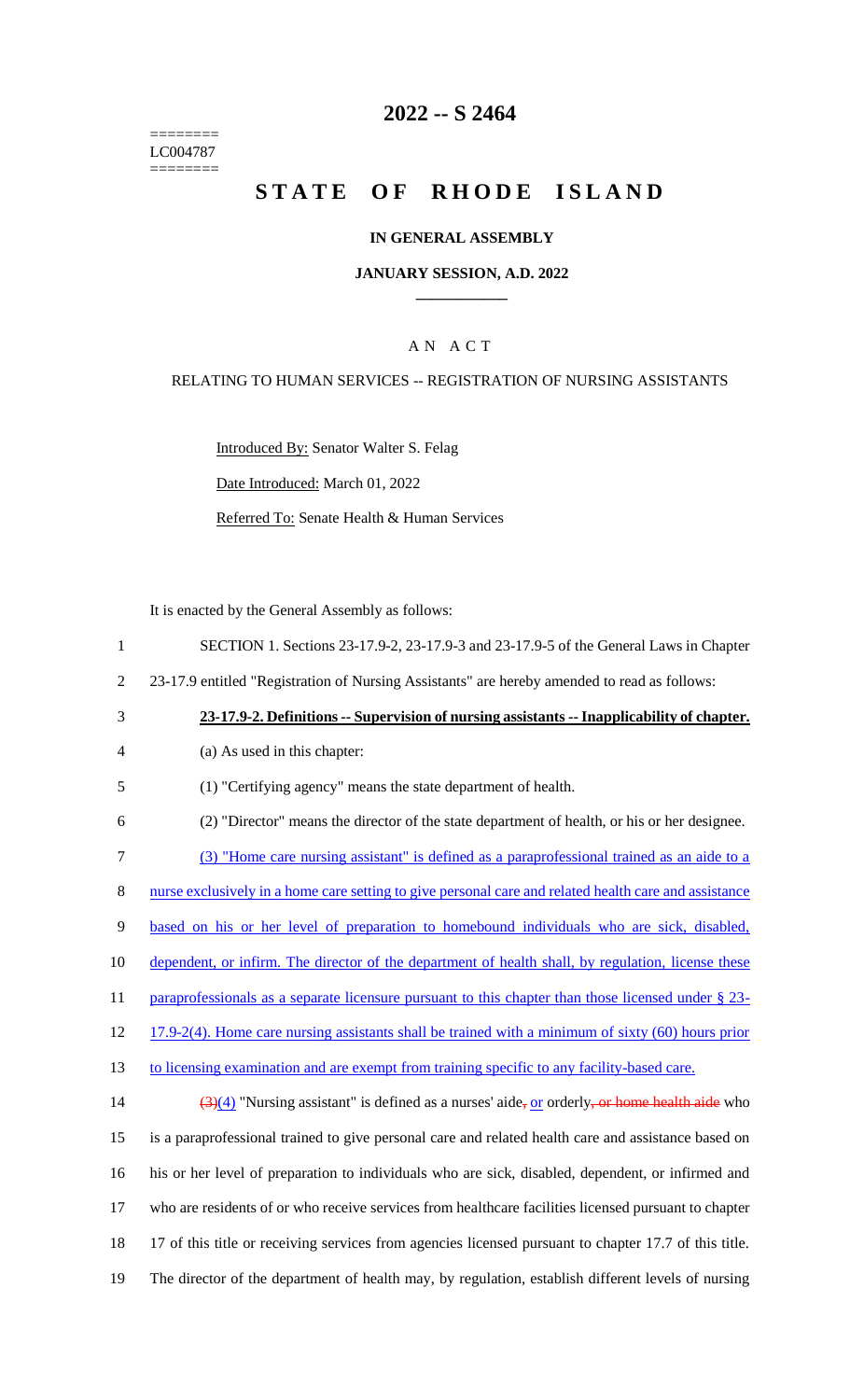assistants.

 (b) Nursing assistants shall be supervised by professional (registered nurses) and other appropriate professional members of a healthcare facility or physician.

 (c) Notwithstanding any provision of this chapter, nothing in this section shall apply to those persons designated solely as personal-care attendants, or programs established and administered for the purpose of providing personal-care-attendant service, established by chapter 8.1 of title 40.

 (d) No provision of this chapter shall apply to those persons who are actively matriculated in a bachelor of science in nursing, associate degree program in nursing, an accredited licensed practical nursing program, or registered nurse course of study in a national league for nursing accredited nursing program, provided those persons have completed a minimum of two (2) clinical courses and provided those individuals are supervised by a R.N.

 (e) No provision of this chapter or of the rules and regulations pertaining to Rhode Island certificates of registration for nursing assistants, medication aides, and the approval of nursing assistant and medication aide training programs, including the provisions related to medication aides, shall apply to those persons who are actively matriculated in a bachelor of science in nursing, associate degree program in nursing, an accredited licensed practical nursing program, or registered nurse course of study in a national league for nursing accredited nursing program; provided, those persons have completed a minimum of two (2) clinical courses and appropriate training in medication administration and provided those individuals are supervised by a registered nurse.

# **23-17.9-3. Training and competency evaluation program for levels of nursing assistants.**

 Standards for training and/or competency evaluation programs for nursing assistants and exemptions for applicants from the requirements of training programs shall be consistent with federal statutory and regulatory requirements and shall be defined according to the rules and regulations promulgated by the department of health. The national standards pertaining to nursing 27 assistants, nurse aides home health aides, and the national home caring council or its succeeding 28 agency, (model curriculum and teaching guide for the instruction of homemaker-home health aide) and any other appropriate standards shall serve as guidelines in the development of regulatory standards for other levels of nursing assistants as determined by the director. The department may require a fee as set forth in § 23-1-54 as an application fee for biennial training and competency evaluation program certification.

- **23-17.9-5. Qualifying examination.**
- Nursing assistants as defined in § 23-17.9-2 who are employed or have had experience as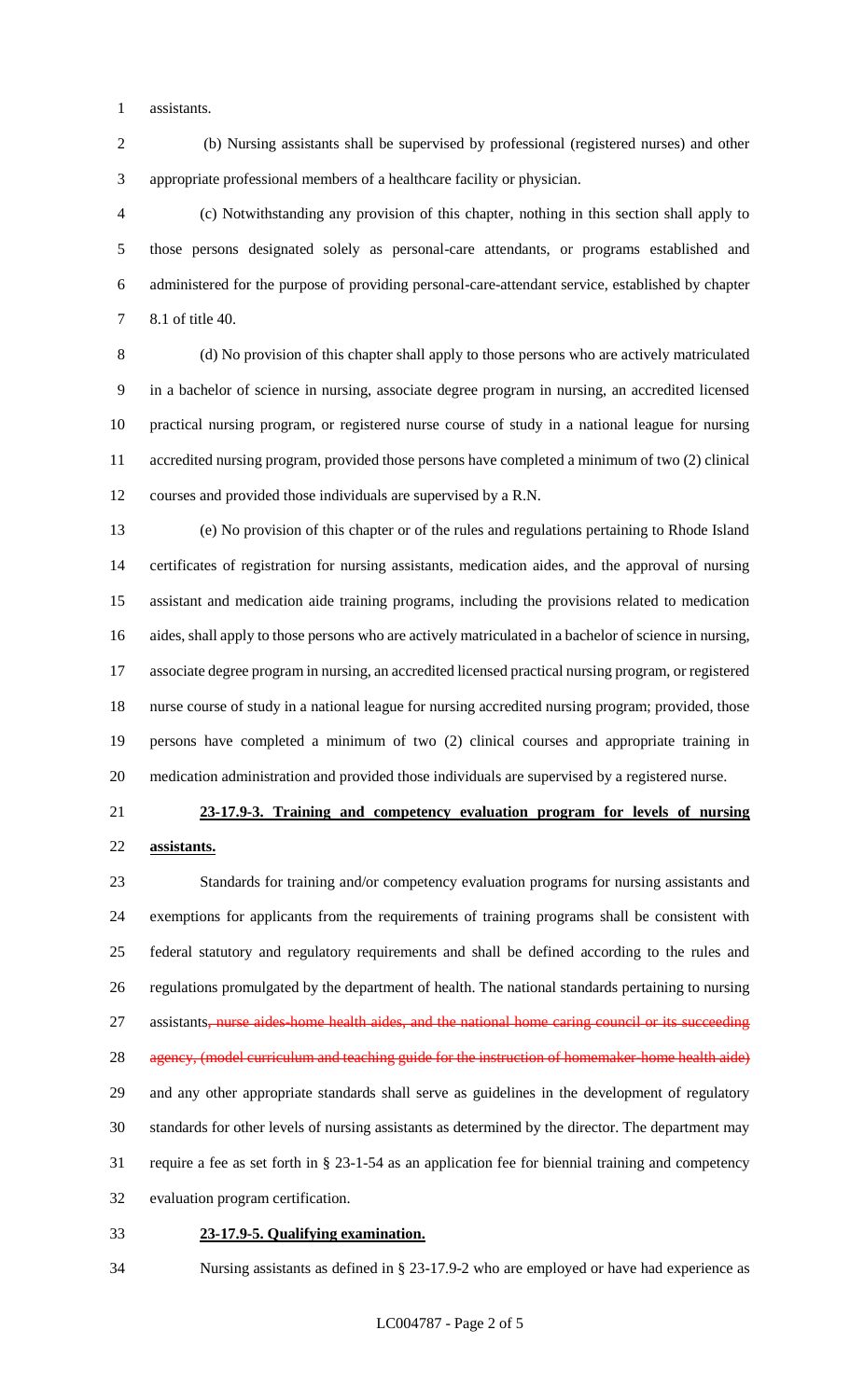a nursing assistant prior to the enactment of this chapter, and the effective date of the regulations promulgated in relation to this chapter, shall pass the appropriate level of examination administered 3 by the department approved by the director in lieu of the training program. Exempt from the qualifying examination are home health aides/homemakers who have successfully passed the qualifying examination and/or successfully completed an approved home health aide/homemaker program under the provisions of chapter 17.7 of this title and the regulations promulgated in relation 7 to that chapter. Also exempt from the qualifying examination are classes of individuals, regardless of employment setting, who are exempted from examination by federal statute or regulations and these exemptions shall be defined according to rules and regulations promulgated by the department of health. Successful completion of the qualifying examination and the provisions of this section shall be deemed satisfactory for employment as a nursing assistant. Unless exempted by rules and regulations promulgated by the department of health, each application must be submitted with a processing fee as set forth in § 23-1-54 to be paid by the employing facility or agency if the applicant has been continuously employed by the facility for six (6) months prior to the application or by another responsible party as defined in rules and regulations promulgated by the department of health consistent with federal statutory and/or regulatory requirements; but, if the applicant is 17 unemployed, to be submitted by the applicant. If the applicant shall be continuously employed by the same facility for six (6) months after the application, then the fee shall be directly refunded to the applicant by the facility or agency. If federal statutory or regulatory requirements mandate that the certifying agency conduct an examination of manual skills proficiency as a component of the examination process to meet minimal federal compliance, a manual skills proficiency examination may be required by rules and regulations promulgated by the department of health for all applicants not otherwise exempted from the examination requirements. If a manual skills proficiency examination is required to be conducted by the certifying agency as a component of the certifying examination, each application shall be accompanied by a fee as set forth in § 23-1-54 to be paid by the employing facility or agency if the applicant has been continuously employed by the facility for six (6) months prior to the application or by another responsible party as defined in rules and regulations promulgated by the department of health consistent with federal statutory and/or regulatory requirements; but, if the applicant is unemployed, to be submitted by the applicant. If the applicant shall be continuously employed by the same facility for six (6) months after the application, then the fee shall be directly refunded on a pro rata basis between months six (6) and twelve (12) to the applicant by the facility or agency.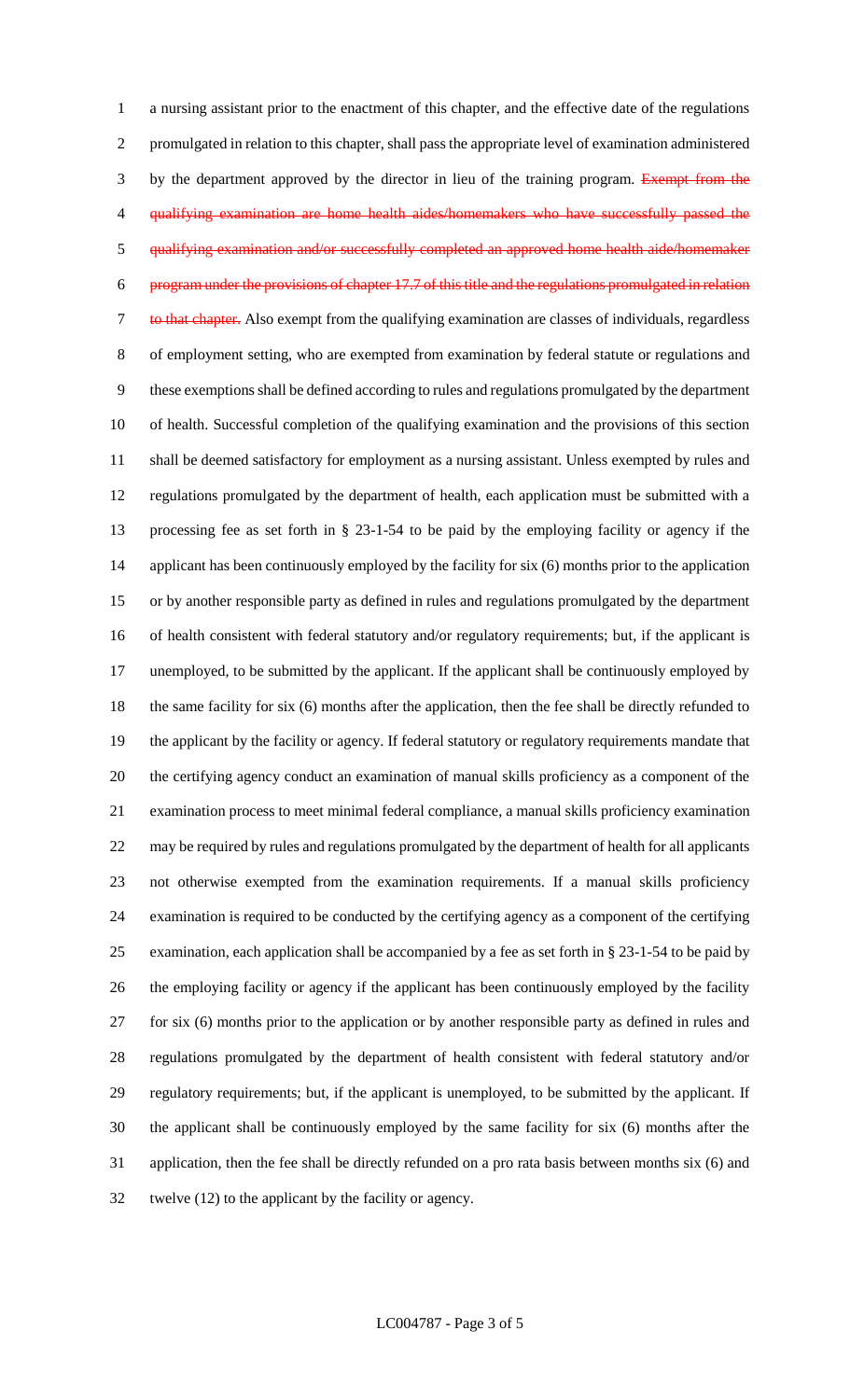1 SECTION 2. This act shall take effect upon passage.

#### $=$ LC004787  $=$